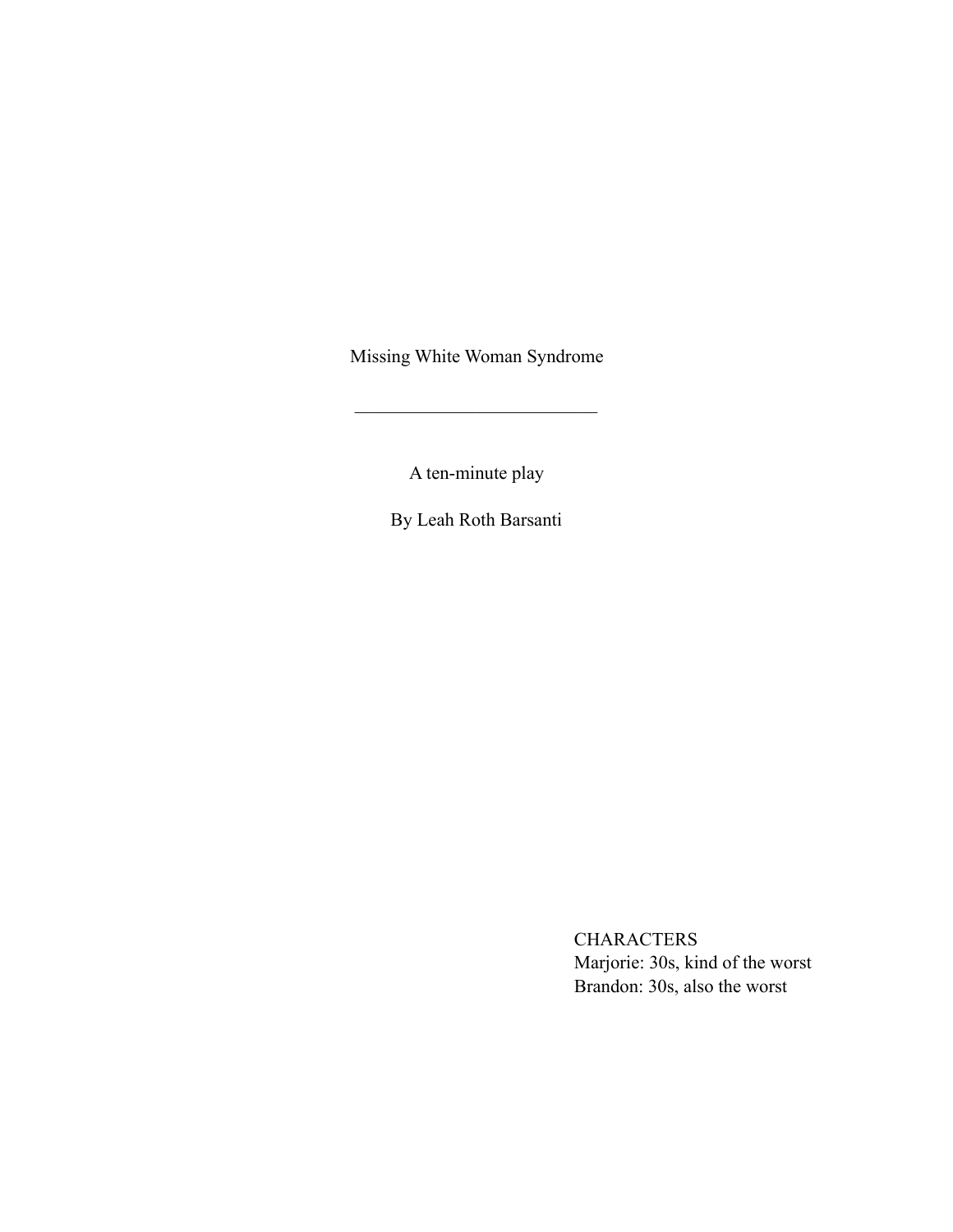MARJORIE (30s) and BRANDON's (30s) apartment: a little-more-than-modest living space of an upper middle class couple. They are not engaged, and, in fact, probably moved in too early. They are straight and white, but they are also liberal; and they probably have something (or a few things) strategically incorporated into their apartment or wardrobes to prove, despite being straight and white, they are not part of THE PROBLEM. Brandon works on his laptop at the kitchen counter whilst sipping a chai tea. Marjorie is also on her computer, but hers is balanced on her lap as she reclines on the couch and eats a vegan snack of some sort. She reads something on her computer, frowns, and then animates.

# MARJORIE

And another thing, you just don't leave your girlfriend in a national park! I mean, I could see if like... I mean, the park is huge, I get that. It's...

# (She looks something up:)

Over 310,000 acres. So maybe... I mean it's possible that if he lost her or she wandered off at night or whatever, it's POSSIBLE that he knew his odds of finding her were slim. But even then, you tell a park ranger, you call the cops, something.

(Beat. She reads a little bit further.)

Unless he knew she didn't want to be found for some reason. Like if they had a fight and she left on purpose? But... you tell someone then, at least after you hear that no one can find her. You don't just high tail it home and then disappear the second the cops start to look for you.

# (Beat. She reads further still.)

And people are saying on Reddit that maybe someone had it out for both of them? Like some drug shit or they witnessed something illegal or something... so they killed her and he can't talk or else they'd kill him too, so that's why he's on the run? But like... I don't know. It all seems a little farfetched to me. I mean, Reddit always is but... I just don't see a world where he didn't kill her. Right?

(Beat.)

Brandon?

#### **BRANDON**

What?

#### MARJORIE

You think he killed her, right?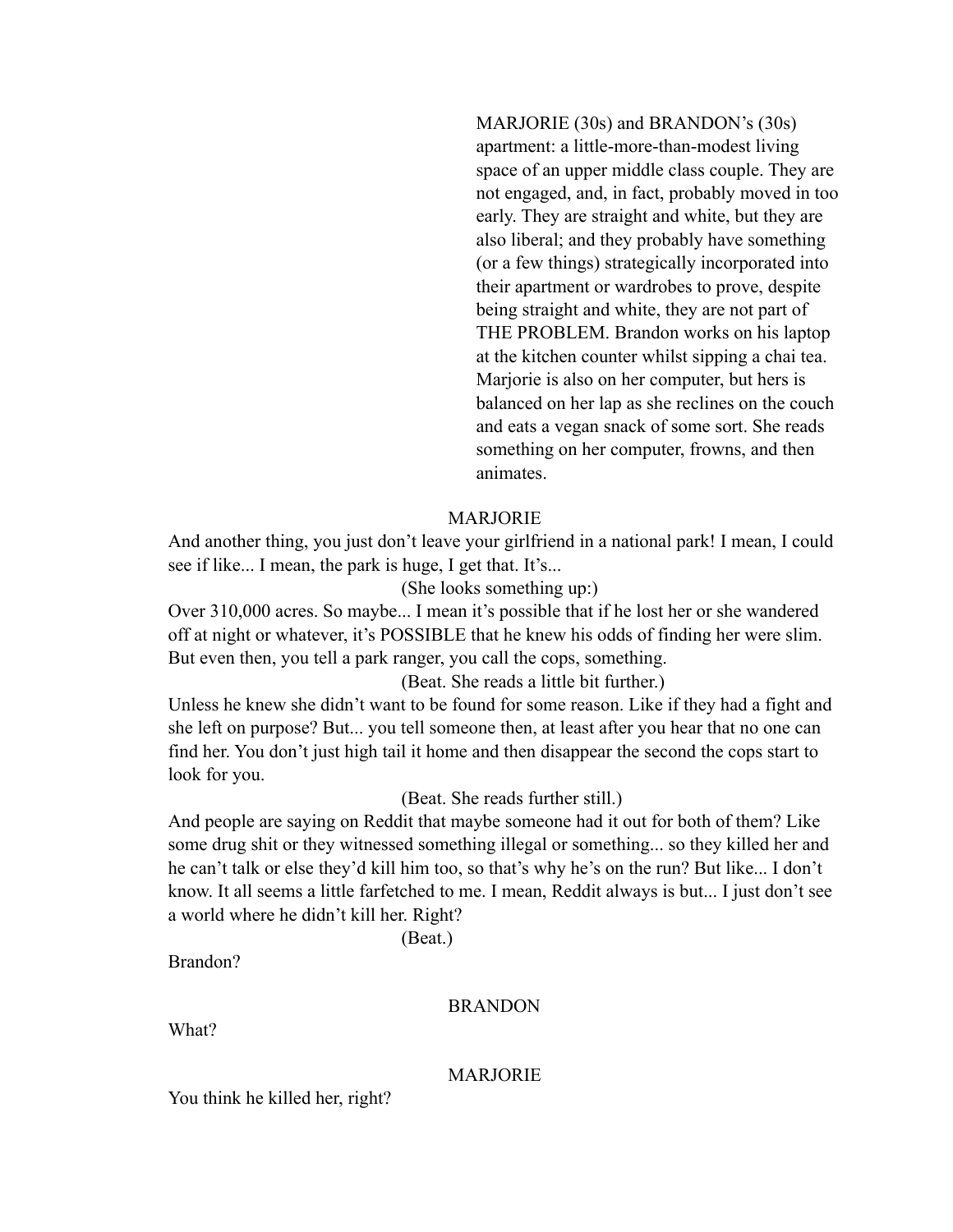Who?

## MARJORIE

Brian Launderie.

# BRANDON

Gabby Petitio's boyfriend?

# MARJORIE

Yes. That's what I've been talking about this whole time.

# BRANDON

Oh. I wasn't really listening.

#### MARJORIE

No shit.

(Beat. She goes back to reading.)

And have you seen the video?

#### BRANDON

(Still not really listening:)

Uh huh.

# MARJORIE

Everyone's*saying* the video shows that she was the aggressor in their fights because that's what she told the police, but she's like five feet nothing, and tiny. Not that that... I'm not saying tiny women can't be powerful, they totally can. But I could just totally see her- anyone really, just admitting fault for something once the police arrived just to like... get out of that situation, ya know?

#### Beat.

#### BRANDON

Marjorie, come here. Check this out.

## MARJORIE

What?

#### BRANDON

Just... come look.

## MARJORIE

Can you bring it here?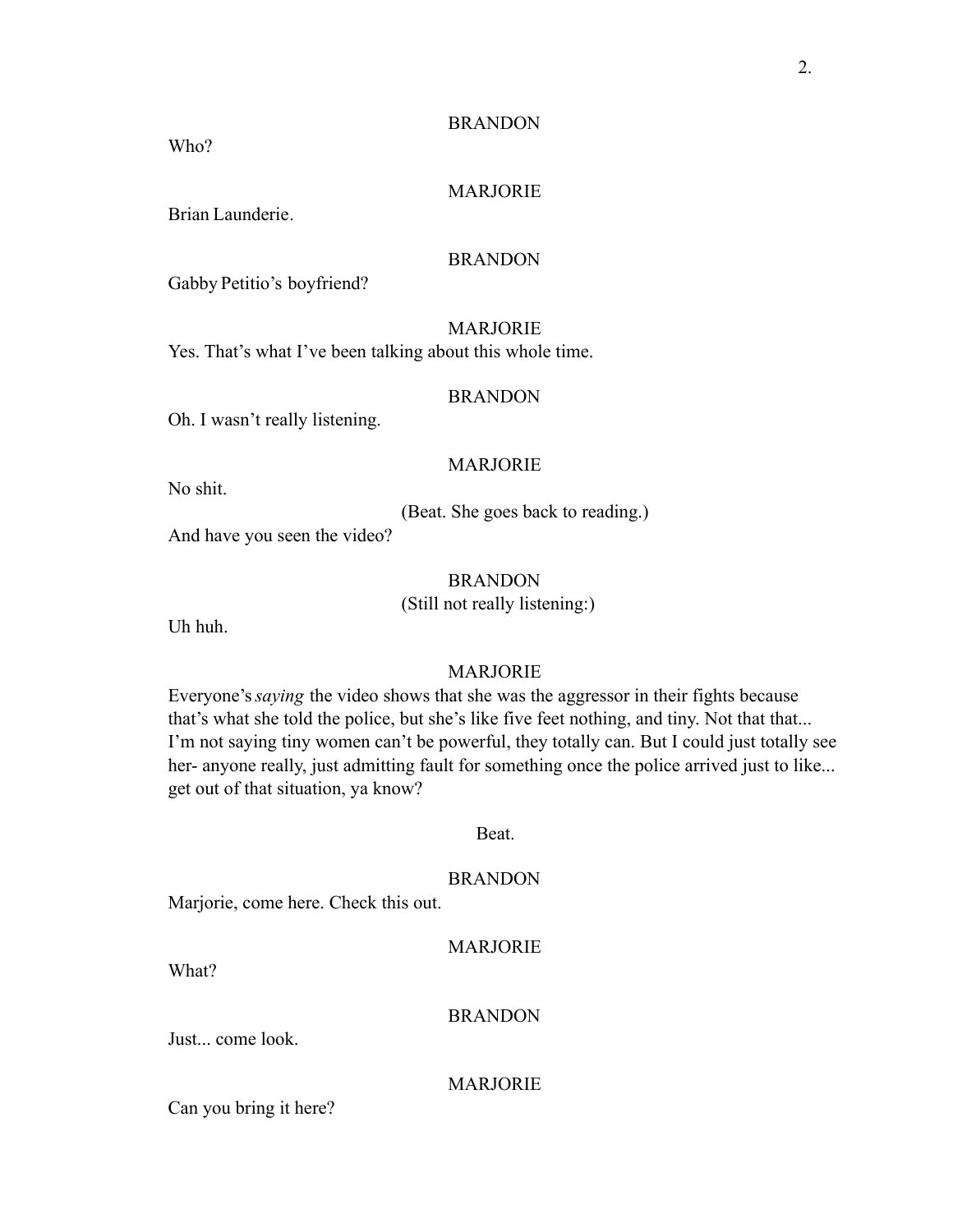I'm plugged in.

Uggh.

# MARJORIE

(Marjorie makes a show of getting up from the couch and going over to his computer. )

What am I looking...?

#### (Beat.)

I thought you were doing work.

#### BRANDON

I am. This is our new client.

#### MARJORIE

AngelXXX is your firm's new client?

# BRANDON

Yeah, she's suing Only Fans. I guess one of her clients or subscribers or whatever was able to hack the site and get her home address.

#### MARJORIE

And you thought you should just... familiarize yourself with her work?

# BRANDON

I thought I should get to know my new client.

#### MARJORIE

Intimately, apparently.

Marjorie goes back to the couch and sits down again, scrolling a little more forcefully on her computer. Silence.

# BRANDON

Are you mad at me?

(Beat.) You have said multiple times that you don't care that I watch porn.

#### MARJORIE

I don't.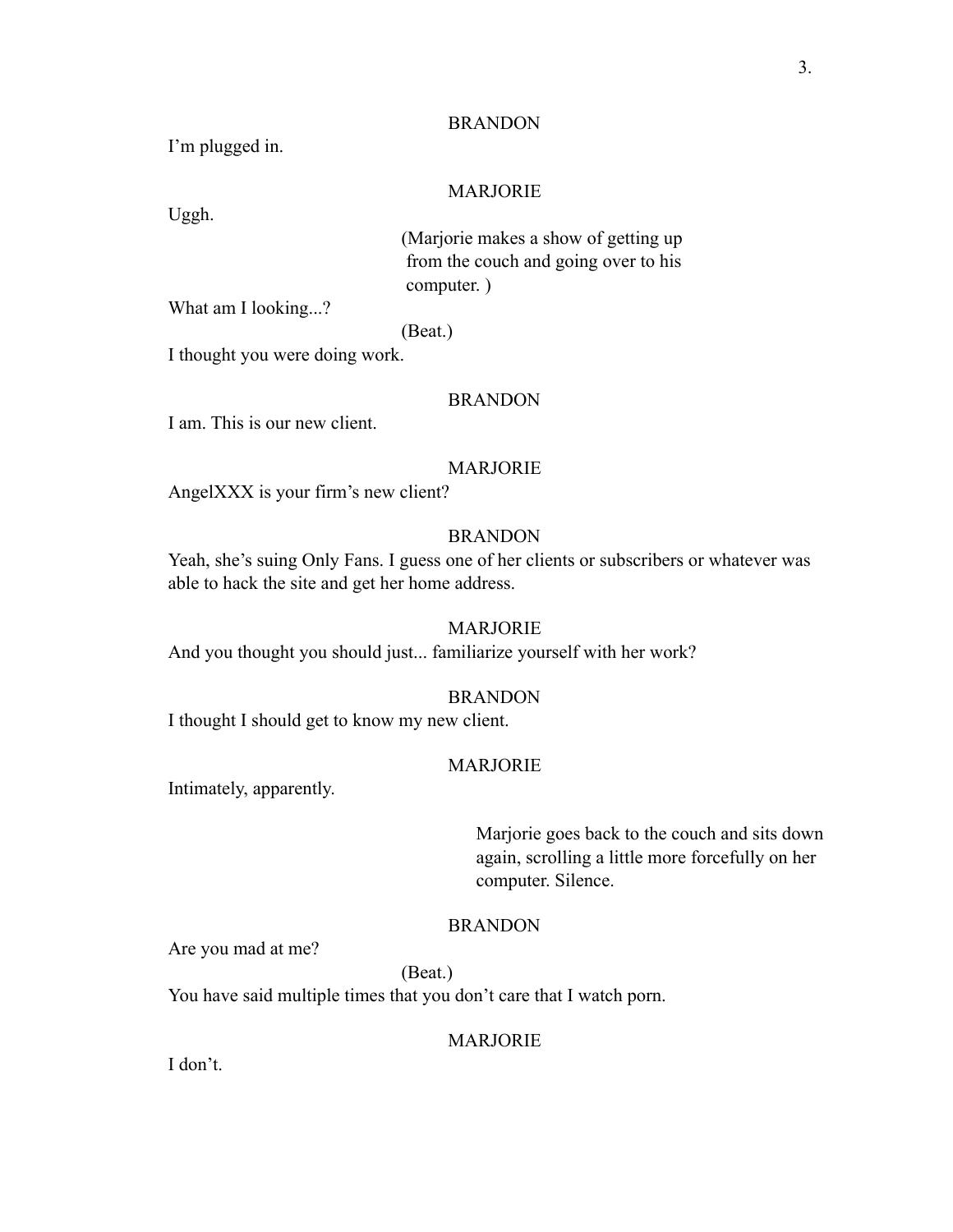That you do it too.

## MARJORIE

I do, I-

# BRANDON

# (Cuttof:)

You've also said, multiple times, that it's better to watch porn on Only Fans because #sexworkiswork and we should support sex workers on platforms that allow them to control the content they're creating.

#### MARJORIE

I know. I don't care that you watch porn!

#### BRANDON

So what's the-

# MARJORIE

(Cutoff:)

It's the way you watch it!

## BRANDON

The way I-

### MARJORIE

# (Cutoff:)

Your eyes get this... look. Lustful and objectify-y and alpha-y and weird. And doing that to you client's page... I just...

### BRANDON

I do what?

#### MARJORIE

And you mutter to your self sometimes... like... "ass" "tits" and... I don't know what all you're saying but for the past six months that we've been dating, for the three that we've LIVED TOGETHER, you've never said anything remotely like that when we've had sex, but if you did... If you said the things to me that you say about girls in porn videos it would feel borderline...

**Beat**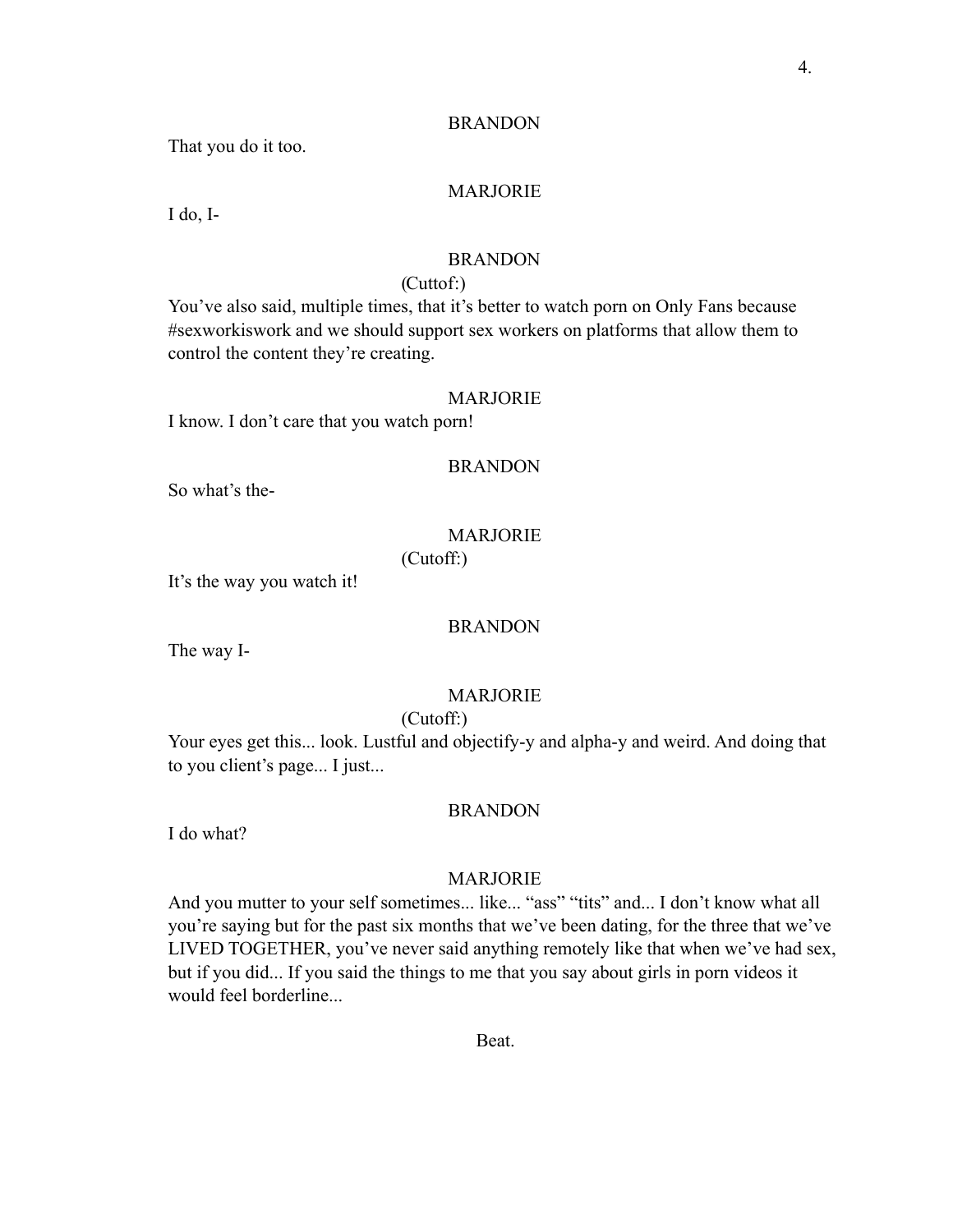What?

## MARJORIE

Nothing.

# **BRANDON**

No, you started the thought, so finish it. It would feel borderline what?

## MARJORIE

Sexist! Okay? The way that you watch porn feels borderline sexist.

Beat.

# BRANDON

Okay, well, while we're on the subject, I think your obsession with the Gabby Petitio case... all your true crime obsessions actually... are borderline racist.

# MARJORIE

Excuse me?

#### BRANDON

How many cases have you been OBSESSED WITH? Like can talk about nothing else obsessed. But you've never once followed a case about a person of color.

# MARJORIE

How did this become about me?

#### BRANDON

You called me sexist.

#### MARJORIE

I didn't.

#### BRANDON

You said the way I watch porn is sexist.

#### Well...

MARJORIE

**BRANDON** Well, I'm saying the way you consume true crime content is racist.

# MARJORIE

That's... that's actually insane. That's an insane thing to say.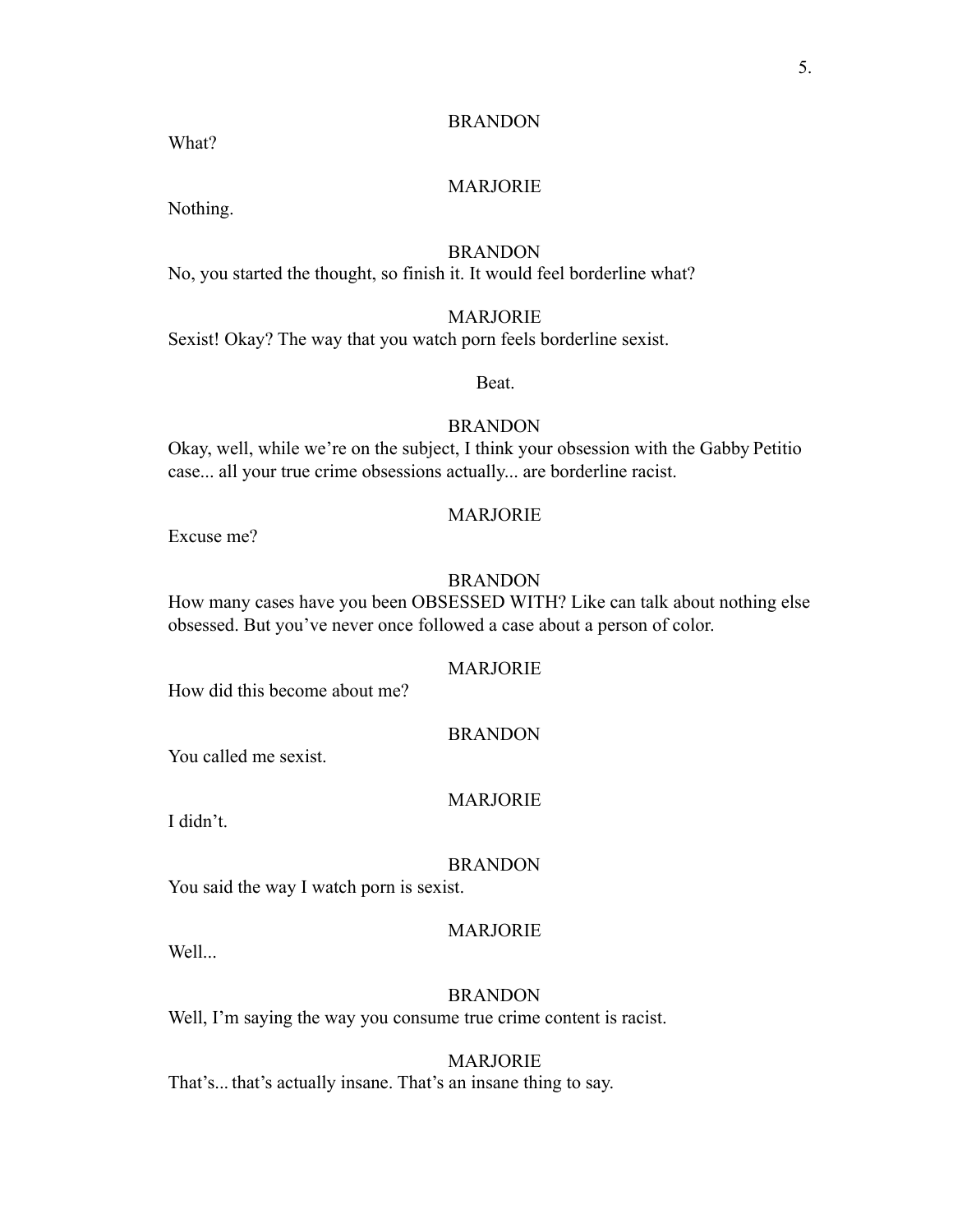Is it?

# (Beat.)

Think about why you find stories about missing white girls to be more compelling than stories about missing Black girls.

#### MARJORIE

Well... I...

(Beat.)

First of all you should probably refer to them as women.

## BRANDON

Okay, think about why you find stories about missing white *women* to be more compelling than stories about missing Black *women*.

(Beat.)

Is it because you expect white women to be safe? Because that's-

# MARJORIE

(Cutoff:)

No!

(Beat.)

At least, I don't think that's why.

#### BRANDON

Then...?

Beat.

### MARJORIE

I don't know... I don't know why I do I just do! I see myself in white women. I am a white woman! I don't think that's racist.

## BRANDON

Well, I kinda do.

#### (Beat.)

Marj- you just said you don't see yourself in Black women, that's... kind of definitionally racist.

## MARJORIE

Well, I don't think that I should accept definitions of racism from a sexist.

#### BRANDON

You said you weren't calling me sexist.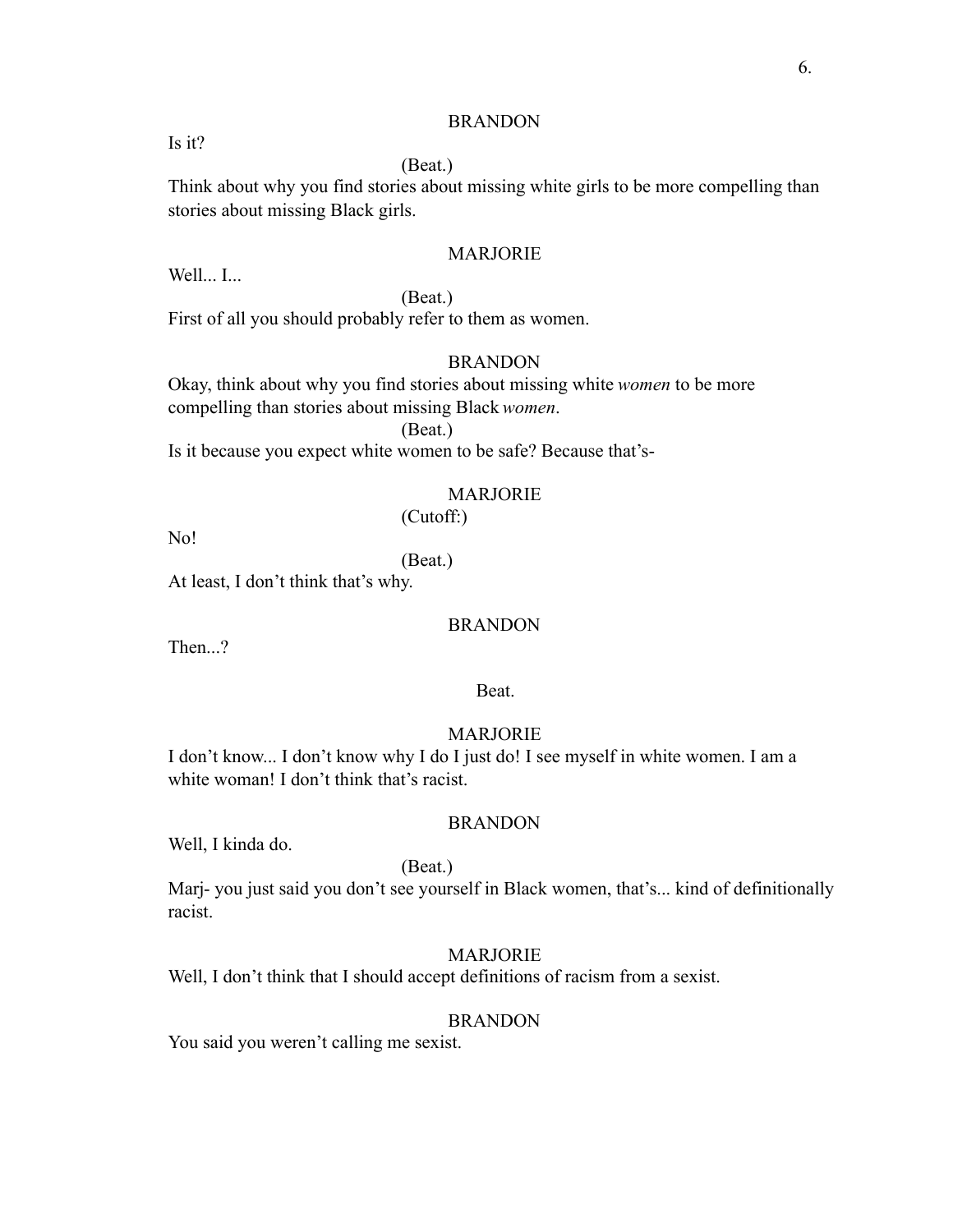# MARJORIE

I was obviously calling you sexist, just like you're obviously calling me racist. The other stuff we said was just semantics to make ourselves feel better.

(Beat. She smiles.)

But while we're on *this* topic, how many Black women do you follow on Onlyfans?

BRANDON

What? A few...

# MARJORIE

Really? Show me.

# BRANDON

I...

He starts to type furiously.

# MARJORIE

Brandon!

# BRANDON

Okay, I don't.

(Beat.)

But that's only because I like to look at girls who look like you.

# MARJORIE

Aww...

(She gives him a "fake cute" frown.)

That's bullshit.

## BRANDON

It's sincere!

# MARJORIE So you frequented the websites of sex workers of color before we started dating? (Brandon's lack of response is his

answer.)

Ha! So you're racist too. I'm still better than you, we can still date!

# Beat.

# **BRANDON**

Excuse me?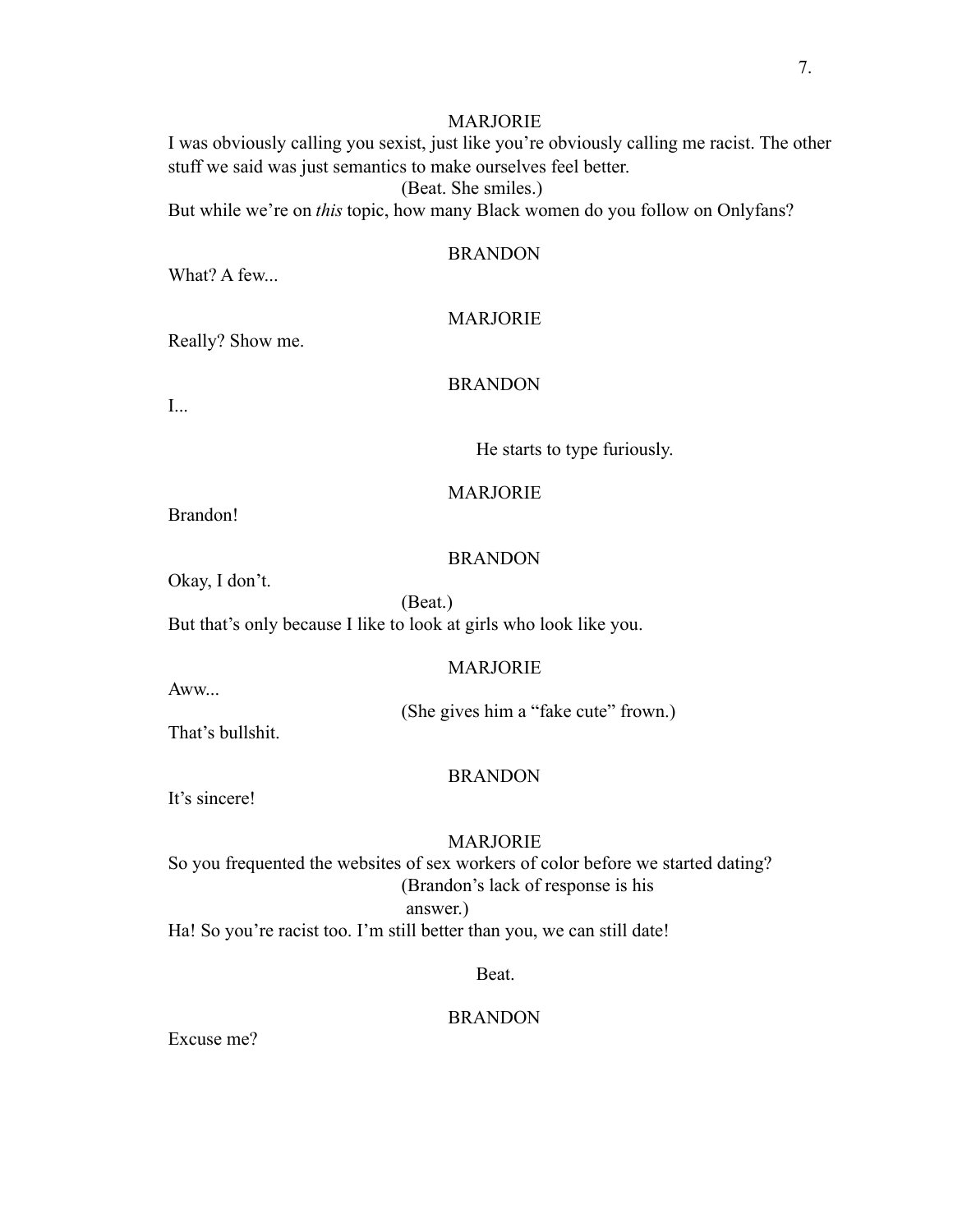# MARJORIE

Ummm... I sort of have this thing... I only date people who are like... morally worse than me. So that if we break up at least I... I've had a lot of people cheat on me in the past and I know this is sort of a weird coping mechanism but my therapist says I should welcome even maladapative coping mechanisms while I'm going through my "finding myself period," which I am so...

(Beat. Brandon bursts out laughing.) And you're taking that confession better than I thought you would.

#### BRANDON

No it's just... I'm the same way.

MARJORIE You're the... you think you're morally better than me?

#### BRANDON

You consume basic white girl media and don't recycle.

#### MARJORIE

The building doesn't recycle!

## BRANDON

Allegedly.

#### MARJORIE

Why should I waste my time bringing our cardboard boxes all the way down to the recycling when the trash shoot is right there and I know for a fact they throw it all together in the same truck when they pick it up?

#### BRANDON

You know for a fact?

#### MARJORIE

Yes Brandon, I've seen it, with my eyes.

#### BRANDON

It's the principal of the thing.

#### MARJORIE

**Whatever** 

(Silence.) You know, if you think about it, it's not my fault. The Gabby Petito stuff.

(Beat.)

I mean, it's the media, right? The media is the problem. They're the ones that sensationalize crimes against white women. They're TELLING me what to consume.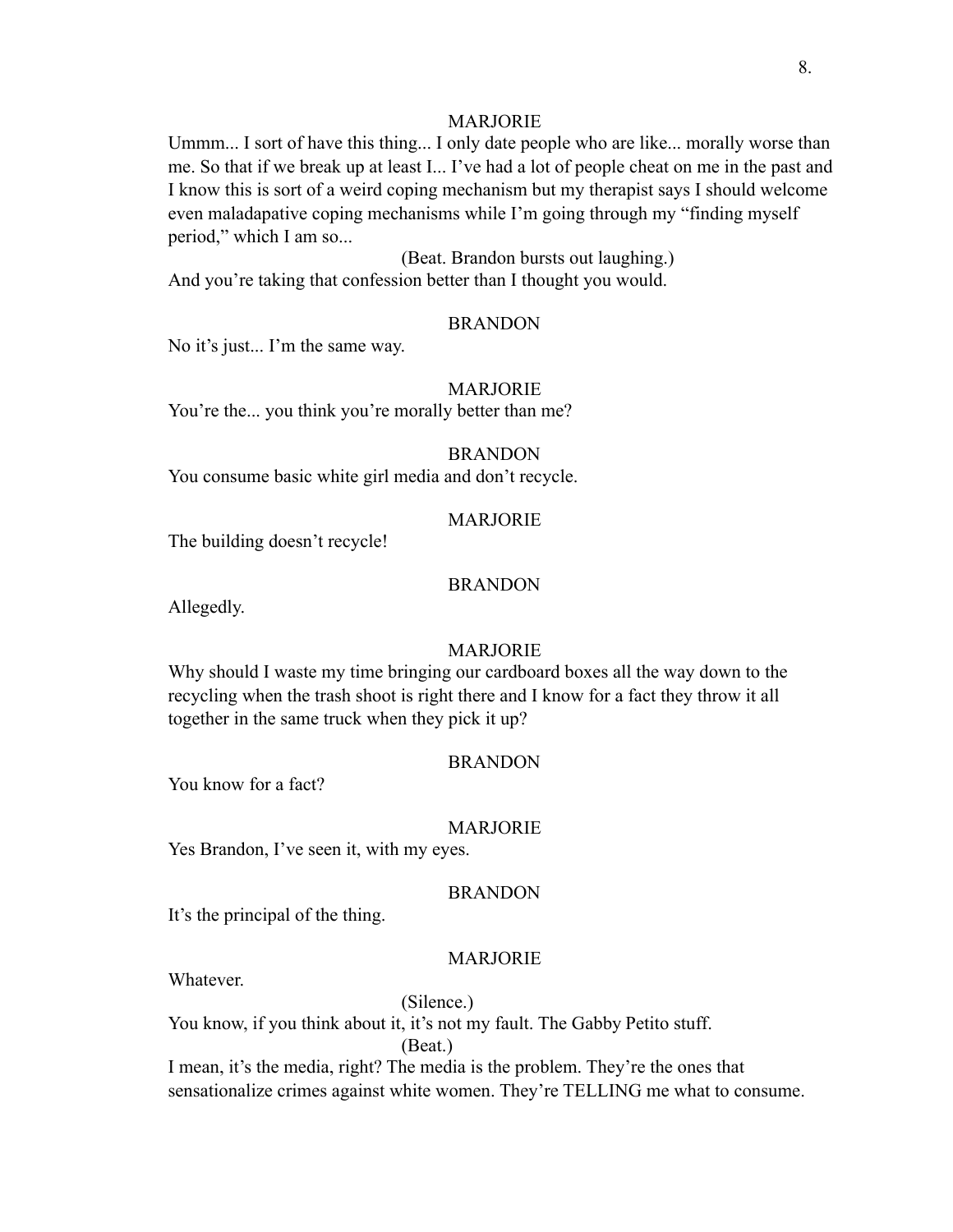And they're good at it. Is it really my fault that I fall for it?

(Beat.)

I mean, can you think of a story about a missing woman of color that has gotten this much coverage. If one did, I would watch it, I would, right?

(Beat.)

I totally would. I'm not racist, they are, the media people.

## Beat.

#### **BRANDON**

You know, I could say the same thing.

## MARJORIE

How?

#### BRANDON

The media conditions me to by sexually attracted to white women. (Beat.)

I'm serious! Swimsuit ads, Victoria's Secret. Hell, even Gaby Petito!

#### MARJORIE

You're sexually attracted to Gaby Petito?

#### **BRANDON**

I mean, yeah she's hot. But my point is: why do I think she's hot?

#### MARJORIE

I don't know why you think she's hot.

#### (Beat.)

I mean, I guess I knew people did... she was an Instagram celebrity. I know I shouldn't say "was" when she might still be alive but...

#### (Beat.)

Anyway, I would think that going missing, possibly being murdered, would negate your sexual attraction to someone.

# **BRANDON**

It totally doesn't, it makes her way hotter. But okay, she was an Instagram celebritywhy?

## MARJORIE

Because she looks like one?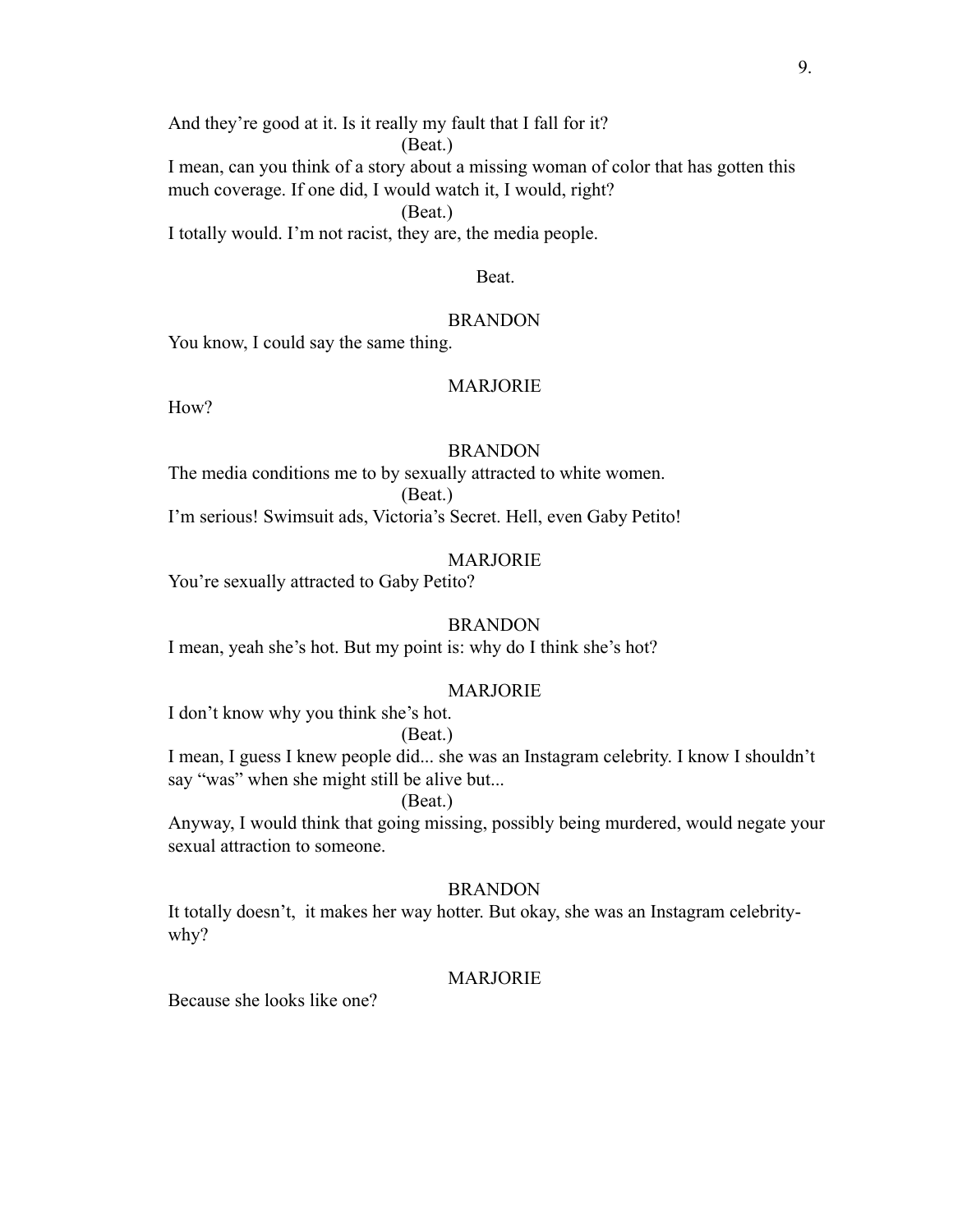Exactly! She looks like an Instagram celebrity, or a Victoria's Secret model, or someone in a swimsuit ad. The media has conditioned me to want to fuck white women! Which is hella racist, of the media. And it's led to my OF account looking racist, but like you said-

# MARJORIE

(Cutoff:)

We're not racist.

#### BRANDON

Exactly! The media is.

## MARJORIE

We're victims.

## BRANDON

Exactly, we are victims of the white, quasi-liberal, secretly racist-ass media.

# MARJORIE

Everything is Fox news in disguise!

#### BRANDON

Exactly!

MARJORIE

We should protest.

## BRANDON

We should.

They make out.

MARJORIE Should we role play Gaby Petito and Brian Lauderie?

#### BRANDON

Would that be a little... too shitty?

# MARJORIE

Yeah probably.

They make out again. But then...

BRANDON Wait. Do you still think you're a better person than me?